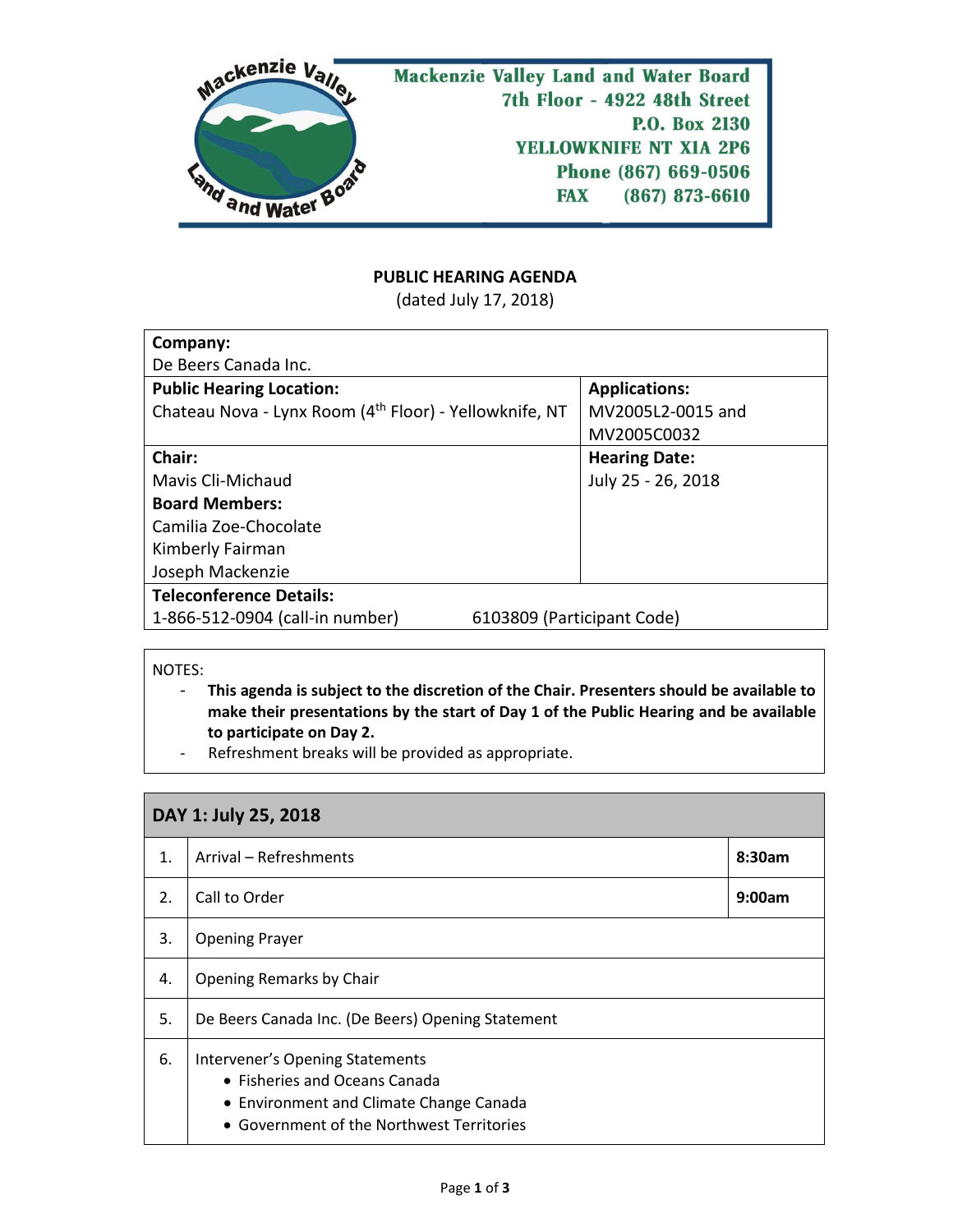| 7.   | De Beers' Presentation                                                                                                                                                                                                                                                                                                   |
|------|--------------------------------------------------------------------------------------------------------------------------------------------------------------------------------------------------------------------------------------------------------------------------------------------------------------------------|
| 8.   | <b>Questions to De Beers</b><br>Order of Questioning:<br><b>Fisheries and Oceans Canada</b><br>Environment and Climate Change Canada<br>$\bullet$<br>Government of the Northwest Territories<br>$\bullet$<br><b>General Public</b><br>Board Staff and Board Technical Advisors and Legal Counsel<br><b>Board Members</b> |
| 9.   | Intervener 1 Presentation: Fisheries and Oceans Canada                                                                                                                                                                                                                                                                   |
| 10.  | Questions to Fisheries and Oceans Canada<br>Order of Questioning:<br>De Beers<br><b>Environment and Climate Change Canada</b><br>Government of the Northwest Territories<br><b>General Public</b><br>Board Staff and Board Technical Advisors and Legal Counsel<br><b>Board Members</b>                                  |
| 11.  | Intervener 2 Presentation: Environment and Climate Change Canada                                                                                                                                                                                                                                                         |
| 12.  | Questions to Environment and Climate Change Canada<br>Order of Questioning:<br>De Beers<br><b>Fisheries and Oceans Canada</b><br>Government of the Northwest Territories<br><b>General Public</b><br>Board Staff and Board Technical Advisors and Legal Counsel<br>$\bullet$<br><b>Board Members</b>                     |
| 13.1 | Adjournment of Day One                                                                                                                                                                                                                                                                                                   |